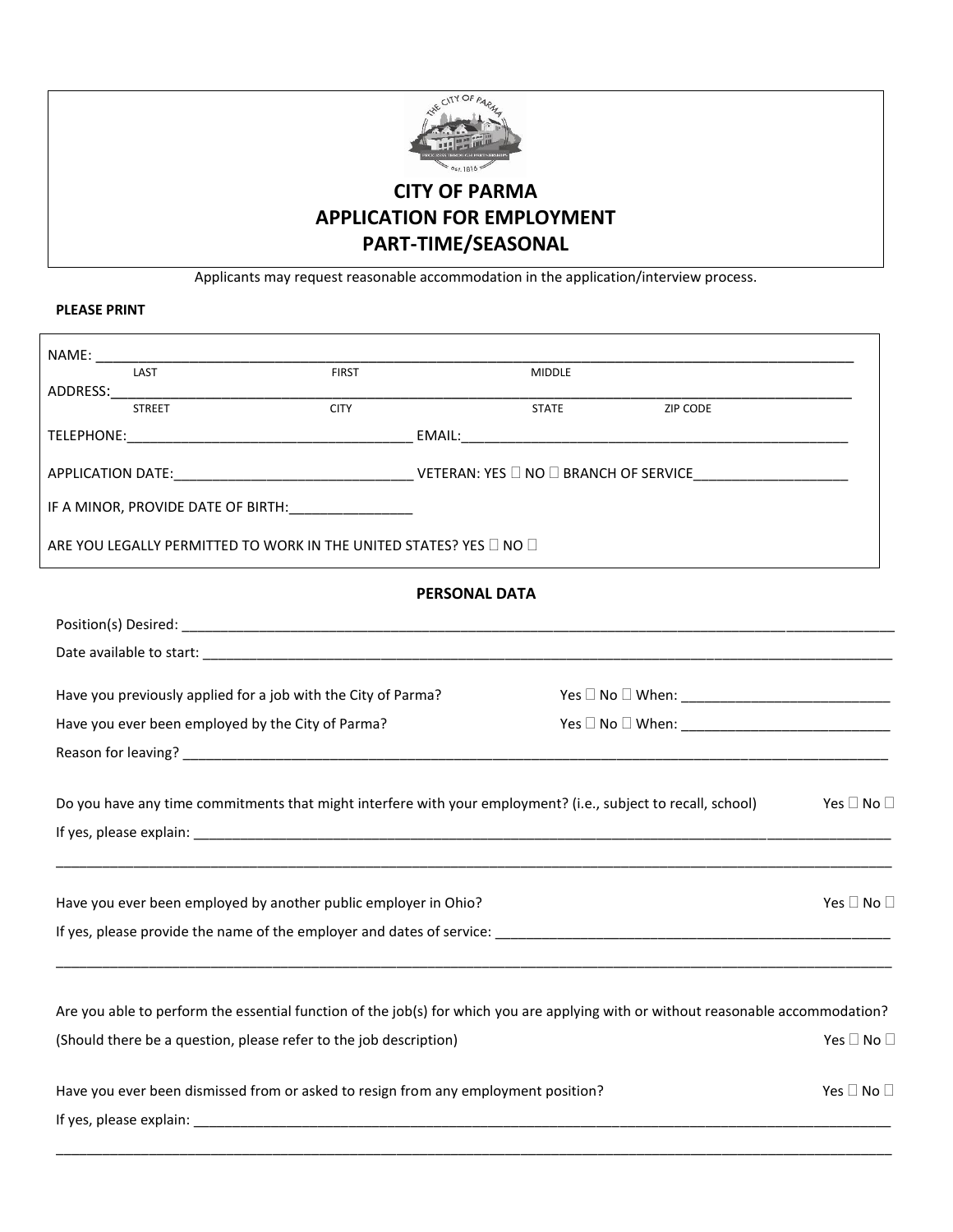### *If you are applying for a position that requires a driver's license or commercial driver's license to perform the essential duties of the job, please answer the following:*

| Do you have a valid Ohio driver's license?                                                     | Yes $\square$ No $\square$ |
|------------------------------------------------------------------------------------------------|----------------------------|
| Do you have a valid Ohio commercial driver's license?                                          | Yes $\Box$ No $\Box$       |
| Have you been arrested for any traffic-related incidents?                                      | Yes $\Box$ No $\Box$       |
| Has your driver's license been suspended or revoked within the last three (3) years?           | Yes $\square$ No $\square$ |
| Have you had your auto insurance rejected, cancelled or been in a high risk insurance program? | Yes $\Box$ No $\Box$       |
| Have you ever been involved in any accident, either at fault or not at fault?                  | Yes $\square$ No $\square$ |
| Have you had any traffic violations in the past three (3) years?<br>If yes, please list:       | Yes $\Box$ No $\Box$       |

\_\_\_\_\_\_\_\_\_\_\_\_\_\_\_\_\_\_\_\_\_\_\_\_\_\_\_\_\_\_\_\_\_\_\_\_\_\_\_\_\_\_\_\_\_\_\_\_\_\_\_\_\_\_\_\_\_\_\_\_\_\_\_\_\_\_\_\_\_\_\_\_\_\_\_\_\_\_\_\_\_\_\_\_\_\_\_\_\_\_\_\_\_\_\_\_\_\_\_\_\_\_\_\_\_\_\_\_  $\mathcal{L}_\mathcal{L} = \{ \mathcal{L}_\mathcal{L} = \{ \mathcal{L}_\mathcal{L} = \{ \mathcal{L}_\mathcal{L} = \{ \mathcal{L}_\mathcal{L} = \{ \mathcal{L}_\mathcal{L} = \{ \mathcal{L}_\mathcal{L} = \{ \mathcal{L}_\mathcal{L} = \{ \mathcal{L}_\mathcal{L} = \{ \mathcal{L}_\mathcal{L} = \{ \mathcal{L}_\mathcal{L} = \{ \mathcal{L}_\mathcal{L} = \{ \mathcal{L}_\mathcal{L} = \{ \mathcal{L}_\mathcal{L} = \{ \mathcal{L}_\mathcal{$ \_\_\_\_\_\_\_\_\_\_\_\_\_\_\_\_\_\_\_\_\_\_\_\_\_\_\_\_\_\_\_\_\_\_\_\_\_\_\_\_\_\_\_\_\_\_\_\_\_\_\_\_\_\_\_\_\_\_\_\_\_\_\_\_\_\_\_\_\_\_\_\_\_\_\_\_\_\_\_\_\_\_\_\_\_\_\_\_\_\_\_\_\_\_\_\_\_\_\_\_\_\_\_\_\_\_\_\_

\_\_\_\_\_\_\_\_\_\_\_\_\_\_\_\_\_\_\_\_\_\_\_\_\_\_\_\_\_\_\_\_\_\_\_\_\_\_\_\_\_\_\_\_\_\_\_\_\_\_\_\_\_\_\_\_\_\_\_\_\_\_\_\_\_\_\_\_\_\_\_\_\_\_\_\_\_\_\_\_\_\_\_\_\_\_\_\_\_\_\_\_\_\_\_\_\_\_\_\_\_\_\_\_\_\_\_\_ \_\_\_\_\_\_\_\_\_\_\_\_\_\_\_\_\_\_\_\_\_\_\_\_\_\_\_\_\_\_\_\_\_\_\_\_\_\_\_\_\_\_\_\_\_\_\_\_\_\_\_\_\_\_\_\_\_\_\_\_\_\_\_\_\_\_\_\_\_\_\_\_\_\_\_\_\_\_\_\_\_\_\_\_\_\_\_\_\_\_\_\_\_\_\_\_\_\_\_\_\_\_\_\_\_\_\_\_

OFFENSE APPROXIMATE DATE/YEAR

If employed, why do you wish to leave your present employer?

May we contact your present employer for a reference?  $\Box$  Yes  $\Box$  No  $\Box$  No  $\Box$  No  $\Box$  No  $\Box$ 

Describe briefly the type of work that you are best qualified to do by reason of background, education, previous employment and/or training and tell why you feel qualified for the position(s) for which you are applying: \_\_\_\_\_\_\_\_\_\_\_\_\_\_\_\_\_\_\_\_\_\_\_\_\_\_\_\_\_\_\_\_\_\_\_\_\_\_\_\_\_\_\_\_\_\_\_\_\_\_\_\_\_\_\_\_\_\_\_\_\_\_\_\_\_\_\_\_\_\_\_\_\_\_\_\_\_\_\_\_\_\_\_\_\_\_\_\_\_\_\_\_\_\_\_\_\_\_\_\_\_\_\_\_\_\_\_\_

\_\_\_\_\_\_\_\_\_\_\_\_\_\_\_\_\_\_\_\_\_\_\_\_\_\_\_\_\_\_\_\_\_\_\_\_\_\_\_\_\_\_\_\_\_\_\_\_\_\_\_\_\_\_\_\_\_\_\_\_\_\_\_\_\_\_\_\_\_\_\_\_\_\_\_\_\_\_\_\_\_\_\_\_\_\_\_\_\_\_\_\_\_\_\_\_\_\_\_\_\_\_\_\_\_\_\_\_ \_\_\_\_\_\_\_\_\_\_\_\_\_\_\_\_\_\_\_\_\_\_\_\_\_\_\_\_\_\_\_\_\_\_\_\_\_\_\_\_\_\_\_\_\_\_\_\_\_\_\_\_\_\_\_\_\_\_\_\_\_\_\_\_\_\_\_\_\_\_\_\_\_\_\_\_\_\_\_\_\_\_\_\_\_\_\_\_\_\_\_\_\_\_\_\_\_\_\_\_\_\_\_\_\_\_\_\_

List professional organization memberships and offices held, excluding those which would indicate race, color, religion, sex, age, national origin, political affiliation, disability and/or ancestry:

\_\_\_\_\_\_\_\_\_\_\_\_\_\_\_\_\_\_\_\_\_\_\_\_\_\_\_\_\_\_\_\_\_\_\_\_\_\_\_\_\_\_\_\_\_\_\_\_\_\_\_\_\_\_\_\_\_\_\_\_\_\_\_\_\_\_\_\_\_\_\_\_\_\_\_\_\_\_\_\_\_\_\_\_\_\_\_\_\_\_\_\_\_\_\_\_\_\_\_\_\_\_\_\_\_\_\_\_ \_\_\_\_\_\_\_\_\_\_\_\_\_\_\_\_\_\_\_\_\_\_\_\_\_\_\_\_\_\_\_\_\_\_\_\_\_\_\_\_\_\_\_\_\_\_\_\_\_\_\_\_\_\_\_\_\_\_\_\_\_\_\_\_\_\_\_\_\_\_\_\_\_\_\_\_\_\_\_\_\_\_\_\_\_\_\_\_\_\_\_\_\_\_\_\_\_\_\_\_\_\_\_\_\_\_\_\_ \_\_\_\_\_\_\_\_\_\_\_\_\_\_\_\_\_\_\_\_\_\_\_\_\_\_\_\_\_\_\_\_\_\_\_\_\_\_\_\_\_\_\_\_\_\_\_\_\_\_\_\_\_\_\_\_\_\_\_\_\_\_\_\_\_\_\_\_\_\_\_\_\_\_\_\_\_\_\_\_\_\_\_\_\_\_\_\_\_\_\_\_\_\_\_\_\_\_\_\_\_\_\_\_\_\_\_\_

List any licenses held (i.e., Building Class I, II, III, P.E. P.S., Haz Mat, CDL endorsement):

 $\mathcal{L}_\text{max}$ 

#### **EDUCATIONAL DATA**

\_\_\_\_\_\_\_\_\_\_\_\_\_\_\_\_\_\_\_\_\_\_\_\_\_\_\_\_\_\_\_\_\_\_\_\_\_\_\_\_\_\_\_\_\_\_\_\_\_\_\_\_\_\_\_\_\_\_\_\_\_\_\_\_\_\_\_\_\_\_\_\_\_\_\_\_\_\_\_\_\_\_\_\_\_\_\_\_\_\_\_\_\_\_\_\_\_\_\_\_\_\_\_\_\_\_\_\_ \_\_\_\_\_\_\_\_\_\_\_\_\_\_\_\_\_\_\_\_\_\_\_\_\_\_\_\_\_\_\_\_\_\_\_\_\_\_\_\_\_\_\_\_\_\_\_\_\_\_\_\_\_\_\_\_\_\_\_\_\_\_\_\_\_\_\_\_\_\_\_\_\_\_\_\_\_\_\_\_\_\_\_\_\_\_\_\_\_\_\_\_\_\_\_\_\_\_\_\_\_\_\_\_\_\_\_\_

| <b>Name of School or College</b> | Location:        | Major          | <b>Scholastic</b> | Did You   |
|----------------------------------|------------------|----------------|-------------------|-----------|
|                                  | City, State, Zip | Subject/Degree | Average           | Graduate? |
| High School:                     |                  |                |                   |           |
| College or University:           |                  |                |                   |           |
| <b>Other Schools Attended:</b>   |                  |                |                   |           |
| Other (Specify):                 |                  |                |                   |           |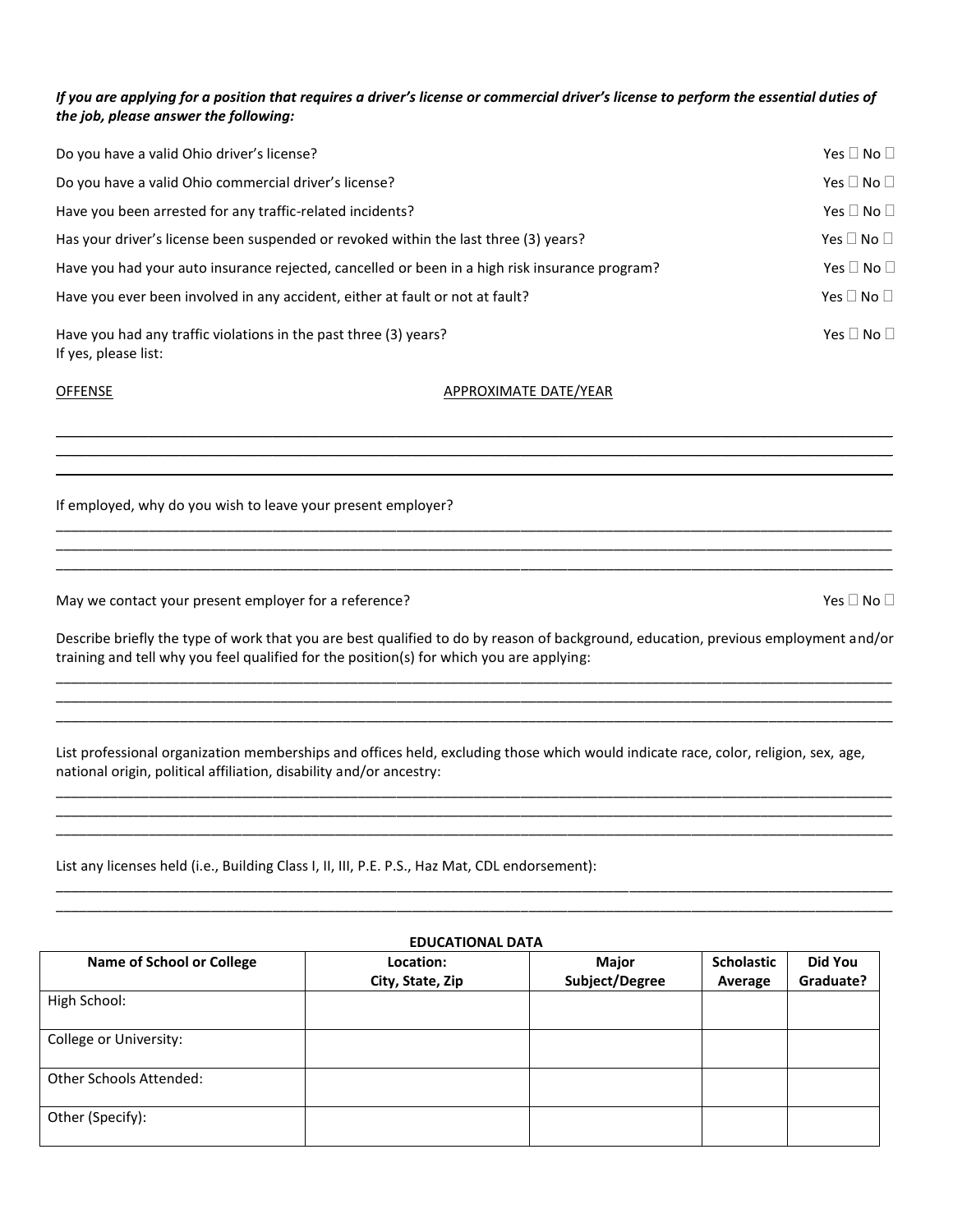# **EMPLOYMENT DATA**

List all previous employment for the last ten (10) years in chronological order, last position first, including U.S. Military service. Attach additional pages if needed or resume if desired.

| Employer:                      |                   | Telephone:    |  |  |  |
|--------------------------------|-------------------|---------------|--|--|--|
| Address:                       |                   | Final Salary: |  |  |  |
| Dates Employed<br>From:<br>To: | Position(s) Held: | Supervisor:   |  |  |  |
| Reason For Leaving:            |                   |               |  |  |  |
| Employer:                      |                   | Telephone:    |  |  |  |
| Address:                       |                   | Final Salary: |  |  |  |
| Dates Employed<br>To:<br>From: | Position(s) Held: | Supervisor:   |  |  |  |
| Reason For Leaving:            |                   |               |  |  |  |
| Employer:                      |                   | Telephone:    |  |  |  |
| Address:                       |                   | Final Salary: |  |  |  |
| Dates Employed<br>To:<br>From: | Position(s) Held: | Supervisor:   |  |  |  |
| Reason For Leaving:            |                   |               |  |  |  |

# **PERSONAL REFERENCES OTHER THAN FORMER EMPLOYERS AND RELATIVES**

| Name | <b>Address and Telephone</b> | Occupation |
|------|------------------------------|------------|
|      |                              |            |
|      |                              |            |
|      |                              |            |
| 2.   |                              |            |
|      |                              |            |
|      |                              |            |
| 3.   |                              |            |
|      |                              |            |
|      |                              |            |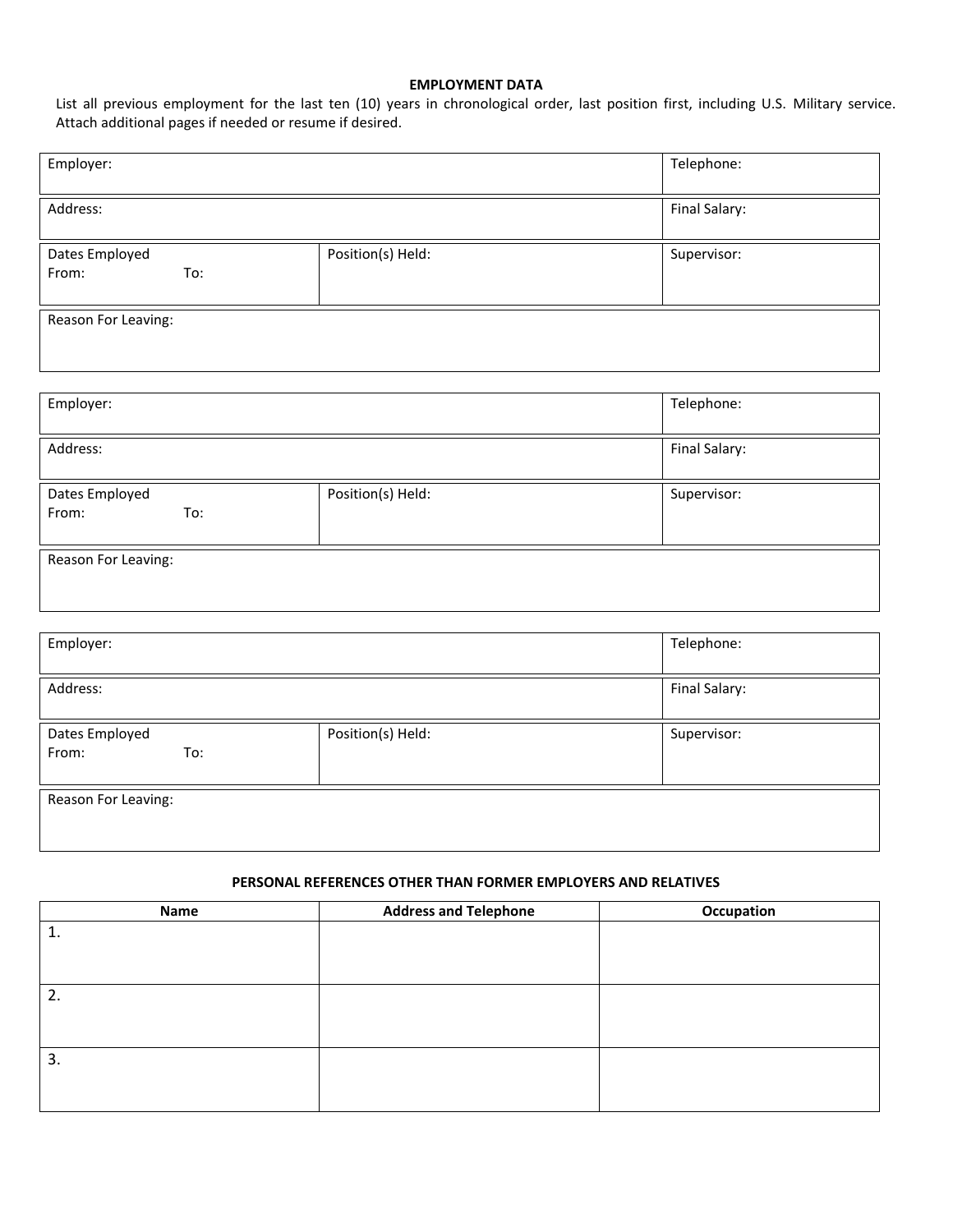Applicants for employment with the City of Parma are evaluated and selected on the basis of individual merit and ability with respect to the position being filled. Applicants are selected and hired without consideration of race, color, religion, sex, age, national origin, political affiliation, disability or ancestry.

#### **CERTIFICATION**

**I certify that all information contained in this application is true, complete and correct to the best of my knowledge. I understand that any material omission, misrepresentation or falsification of this information is grounds for dismissal from or refusal of employment. I hereby authorize the investigation of all statements contained in this application and give permission to contact all or any of my previous employers, references and/or schools for information unless otherwise noted in this document, including permission to obtain information related to my prior work history. I also give my consent to contact the Bureau of Motor Vehicles for a Moving Vehicle Violation Report if such information is required to perform the duties of the position. I indemnify and hold harmless all persons either providing or receiving information, verbal or written, pursuant to this application.**

**I acknowledge that employment commences only when the Auditor places my name on the payroll of the City of Parma. If hired as a seasonal/temporary employee, I understand I will not be entitled to any sick leave.**

**Applicant's Signature Date** 

If under the age of 18, the following needs to be completed (per ORC Section 4109.02): I am the parent and/or legal guardian of:

\_\_\_\_\_\_\_\_\_\_\_\_\_\_\_\_\_\_\_\_\_\_\_\_\_\_\_\_\_\_\_\_\_\_\_\_\_\_\_\_\_\_\_\_\_\_\_\_. I hereby give my permission and consent for him/her to be employed by

\_\_\_\_\_\_\_\_\_\_\_\_\_\_\_\_\_\_\_\_\_\_\_\_\_\_\_\_\_\_\_\_\_\_\_\_\_\_\_\_\_\_\_\_\_\_\_\_\_\_\_\_\_\_\_\_\_\_\_\_\_\_\_\_\_\_

**\_\_\_\_\_\_\_\_\_\_\_\_\_\_\_\_\_\_\_\_\_\_\_\_\_\_\_\_\_\_\_\_\_\_\_\_\_\_\_\_\_\_\_\_\_\_\_\_\_\_\_\_\_\_\_\_\_\_\_\_\_\_\_\_\_**

the City of Parma.

**Parent and/or Guardian Signature Date** Date

Applications will be kept on file by the City of Parma for a period of two years in a job bank; however, an applicant must submit a new application each time he/she wishes to be considered for a different position.

| <b>FOR INTERNAL USE ONLY</b>  |  |                         |  |      |  |
|-------------------------------|--|-------------------------|--|------|--|
| Arrange Interview: Yes □ No □ |  |                         |  |      |  |
| Remarks:                      |  |                         |  |      |  |
|                               |  |                         |  |      |  |
|                               |  |                         |  |      |  |
|                               |  | Interviewer's Signature |  | Date |  |
|                               |  |                         |  |      |  |
|                               |  |                         |  |      |  |
|                               |  |                         |  |      |  |

**City of Parma, 6611 Ridge Road, Parma, Ohio 44129; Phone: 440-885-8167 City of Parma Recreation Department 7335 Ridge Road, Parma, Ohio; Phone: 440-885-8144**